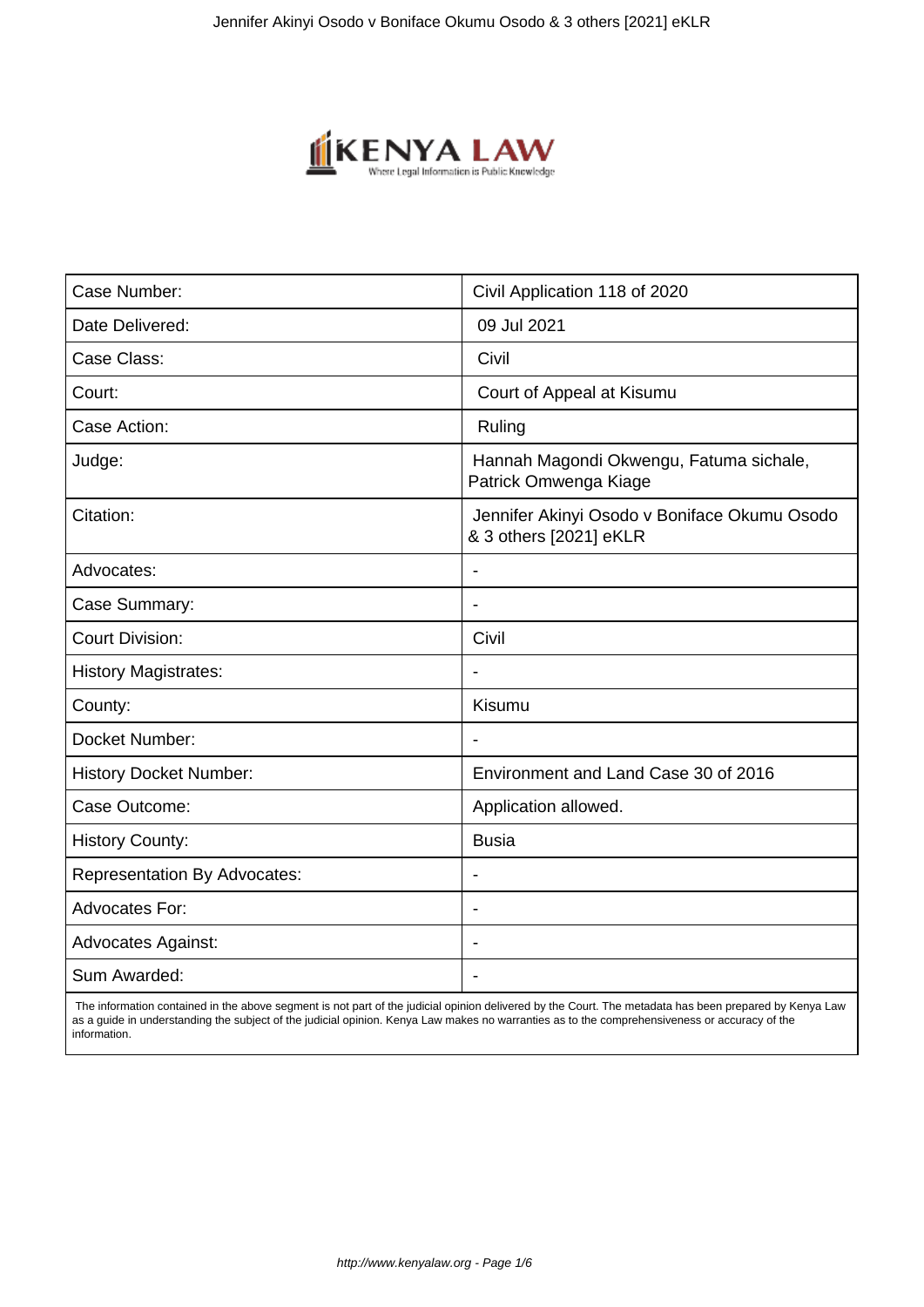## **IN THE COURT OF APPEAL**

## **AT KISUMU**

## **[CORAM: OKWENGU, KIAGE & SICHALE, JJ. A]**

## **CIVIL APPLICATION NO. 118 OF 2020**

**JENNIFER AKINYI OSODO.......................................................................................APPLICANT**

**AND**

*(An Application for stay of execution and injunction from the Judgment of the High Court of Kenya at Busia (Omollo, J) dated 30th July, 2020.)*

**in**

**(ELC Cause No. 30 of 2016)**

**\*\*\*\*\*\*\*\*\*\*\*\*\*\*\*\*\*\*\*\*\*\*\*\***

## **RULING OF THE COURT**

Before us is a motion dated **14th October 2020,** brought under the provisions of **Rules 5 (2) (b) 41, 42 and 47 of the Court of Appeal Rules, 2010 and all other enabling provisions of the Law** in which **Jennifer Akinyi Osodo** (the applicant herein) seeks the following orders:

"*1. Spent.*

*2. THAT the Honourable Court do issue an order of Stay of Execution of the Decree and Orders of the Honourabe Superior Court, Hon Justice A. Omollo issued in ELC Case No. 30 of 2016 between Jennifer Akinyi Osodo and Boniface Okumu Osodo & Others on 30 July 2020.*

*3. THAT the Honourable Court do issue a temporary injunction restraining the Respondents, their servants and or agents from selling, charging, disposing off and or otherwise interfering with the suit property Bunyala/ Mudembi/2920 pending the hearing and determination of this application interpartes.*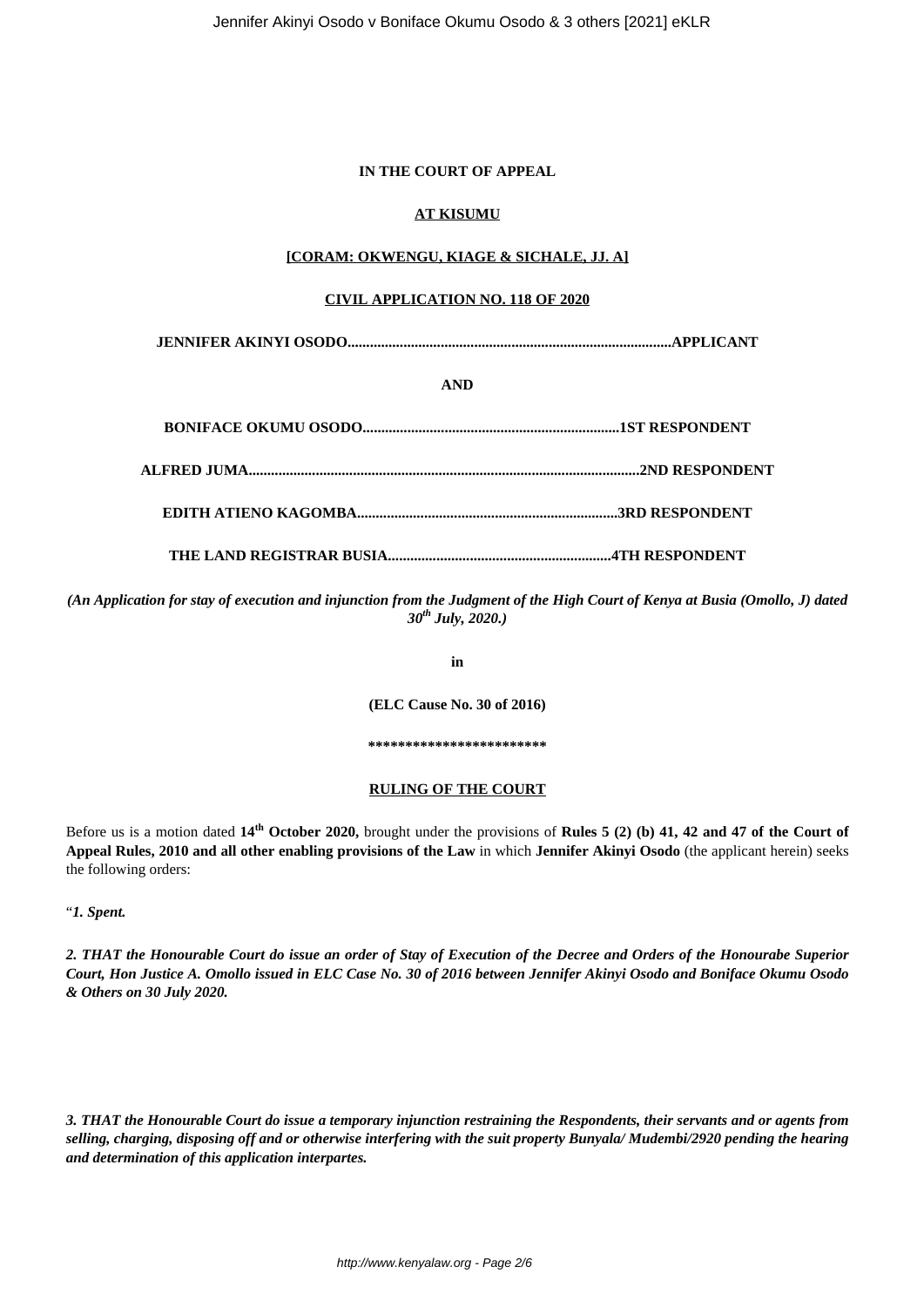*4. THAT the Honourable Court do issue a temporary injunction restraining the Respondents, their servants and or agents from selling, charging, disposing off and or otherwise interfering with the suit property Bunyala/Mudembi/2920 pending the hearing and determination of Civil Appeal No. 118 of 2020.*

#### *5. THAT the costs of this application be provided for."*

The motion is supported on the grounds on the face of the motion and an affidavit sworn by **Jennifer Akinyi Osodo** who deposed *inter alia* that the 1<sup>st</sup> respondent had illegally and without the consent of the Land Control Board transferred her matrimonial property namely; **Bunyala/Mudembi 2920** to the 2<sup>nd</sup> and 3<sup>rd</sup> respondents. That, the property had been bequeathed upon them by the 1<sup>st</sup> respondent's father when they got married as part of their ancestral transmission and inheritance in accordance with Luhya customary practices and laws, and that the said property is where their children would all build their houses.

That, she had filed a civil suit in the superior court seeking *inter alia* an order to restrain the 1<sup>st</sup> respondent from dealing with and/or transferring the suit property which suit was dismissed by the superior court with costs on 30<sup>th</sup> July 2020 and that she had since filed Civil Appeal No. 118 of 2020 before this Court, which appeal was awaiting hearing at the invitation of the Court and that it was proper and just that the substratum of the appeal be preserved, pending the hearing of the main appeal and that she had an arguable appeal which would be rendered nugatory if the orders sought herein were not granted.

She further deposed that in execution of the decree and order of the Court appealed against, the respondents had initiated steps to attach her property and unless restrained by an order staying the decision of the High Court and an injunction sought herein, the respondents may interfere with the suit property and its title thereby defeating the substratum of the appeal rendering it nugatory.

The application was opposed vide a replying affidavit sworn by **Alfred Ojiambo Juma** the 2<sup>nd</sup> respondent herein who deposed *inter alia* that there was nothing to stay as the suit was dismissed, thus altering no parties rights/ interests in the subject matter and that the applicant had never sought for stay of execution in the High Court in the first instance and that the application had been filed 3 months after delivery of the judgment, which period was inordinate and had not been explained and that further the applicant had never used/occupied the subject land and as such she would not be prejudiced in any manner.

The 1<sup>st</sup> and 4<sup>th</sup> respondents did not file any replying affidavit or submissions in respect to the application.

It was submitted for the applicant that she had an arguable appeal as the transfer of the suit property to the  $2<sup>nd</sup>$  and  $3<sup>rd</sup>$  respondents by the 1<sup>st</sup> respondent was done in a manner that breached the mandatory provisions of Section 6 of the Land Control Act as the 1<sup>st</sup> respondent never sought the consent of the Land Control Board. It was further submitted that the respondent transferred the suit property when there was already a caution registered against the title to the property.

As to whether the appeal would be rendered nugatory if the orders of stay and injunction were not granted, it was submitted that the subject property was a matrimonial home of the applicant and the  $1<sup>st</sup>$  respondent and that if the orders sought were not issued, the same would be dealt with in a manner that could not be compensated by way of money and that further, the applicant would suffer irreparable loss as the subject land was ancestral land and no monetary compensation would be adequate to replace the sentimental and ancestral value of the land.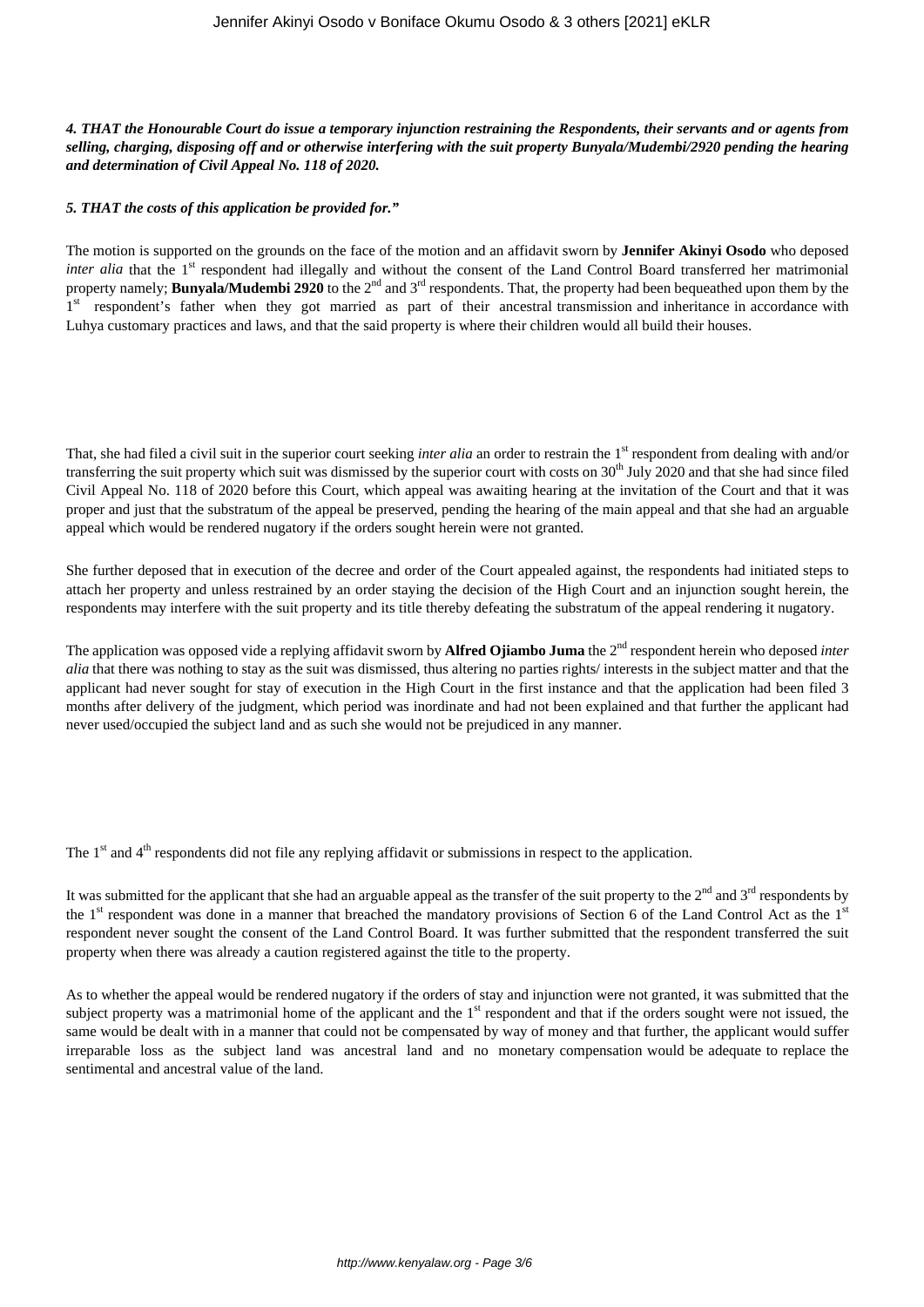On the other hand, the  $2^{nd}$  and  $3^{rd}$  respondents reiterated the contents of a replying affidavit sworn by the  $2^{nd}$  respondent on  $26^{th}$ **February 2021** and submitted *inter alia* that the applicant had not filed and or served the Record of

Appeal and that the reliefs sought herein were for stay or injunction pending the hearing and determination of this application and once the application was spent, there would be nothing pending and that further the applicant had not adduced any evidence to support any of the allegations in the supporting affidavit and that the allegations were false or merely calculated to mislead the Court. Consequently, they submitted that the application was devoid of merit designed to prejudice the respondent and urged that the same be dismissed with costs.

We have carefully considered the motion, the grounds thereof and the supporting affidavit, the replying affidavit, the rival submissions by the parties and the law.

The applicant's motion is brought *inter alia* under **Rule (5) (2) (b)** of this Court's Rules. The Rule which guide the Court in applications of these nature provides:

## "*(2) Subject to sub-rule (1), the institution of an appeal shall not operate to suspend any sentence or to stay execution, but the court may:*

*(a)…*

## *(b) in any civil proceedings, where a notice of appeal has been lodged in accordance with rule 75, order a stay of execution, an injunction or a stay of any further proceedings on such terms as the Court may think just."*

The principles for our consideration in the exercise of our unfettered discretion under **Rule 5 (2) (b)** to grant an order of stay of execution or injunction are now well settled. Firstly, an applicant has to satisfy that he/she has an arguable appeal. However, this is not to say that it must be an appeal that will necessarily succeed, but suffice to state that it is an appeal that is not frivolous and/or idle. Secondly, an applicant has to demonstrate that unless an order of stay is granted the appeal or intended appeal would be rendered nugatory. These principles were summarized by this Court (differently constituted), in the case of *Stanley Kangethe Kinyanjui vs. Tony Ketter & Others [2013[ eKLR***.**

In the instant case, the applicant is essentially seeking two orders namely; an order of stay of execution of the decree and orders of **Omollo, J** issued on **30th July 2020,** in Busia **ELC Case No. 30 of 2016** and a temporary injunction restraining the respondents from selling, charging disposing off and or otherwise interfering with the suit property pending the hearing and determination of the intended appeal.

With regard to the first prayer, a cursory perusal of the record herein shows that the High Court vide its judgment dated 30<sup>th</sup> July **2020**, merely dismissed the applicant's case with costs to the respondents. The parties were not ordered to do anything or to refrain from doing anything. What was therefore issued by the High Court is in the nature of a negative order incapable of execution and as such there is nothing to stay. See **Western College of Arts and Applied Sciences v EP Oranga & 3 others [1976] eKLR** where the Learned Judges stated thus:

**"***what is there to be executed under the judgment, the subject of the intended appeal" The High Court has merely dismissed the suit, with costs. Any execution can only be in respect of costs. In Wilson v Church the High Court had ordered the trustees of a fund to make a payment out of that fund. In the instant case, the High Court has not ordered any of the parties to do anything, or to refrain from doing anything, or to pay any sum. There is nothing arising out of the High Court judgment for this Court, in*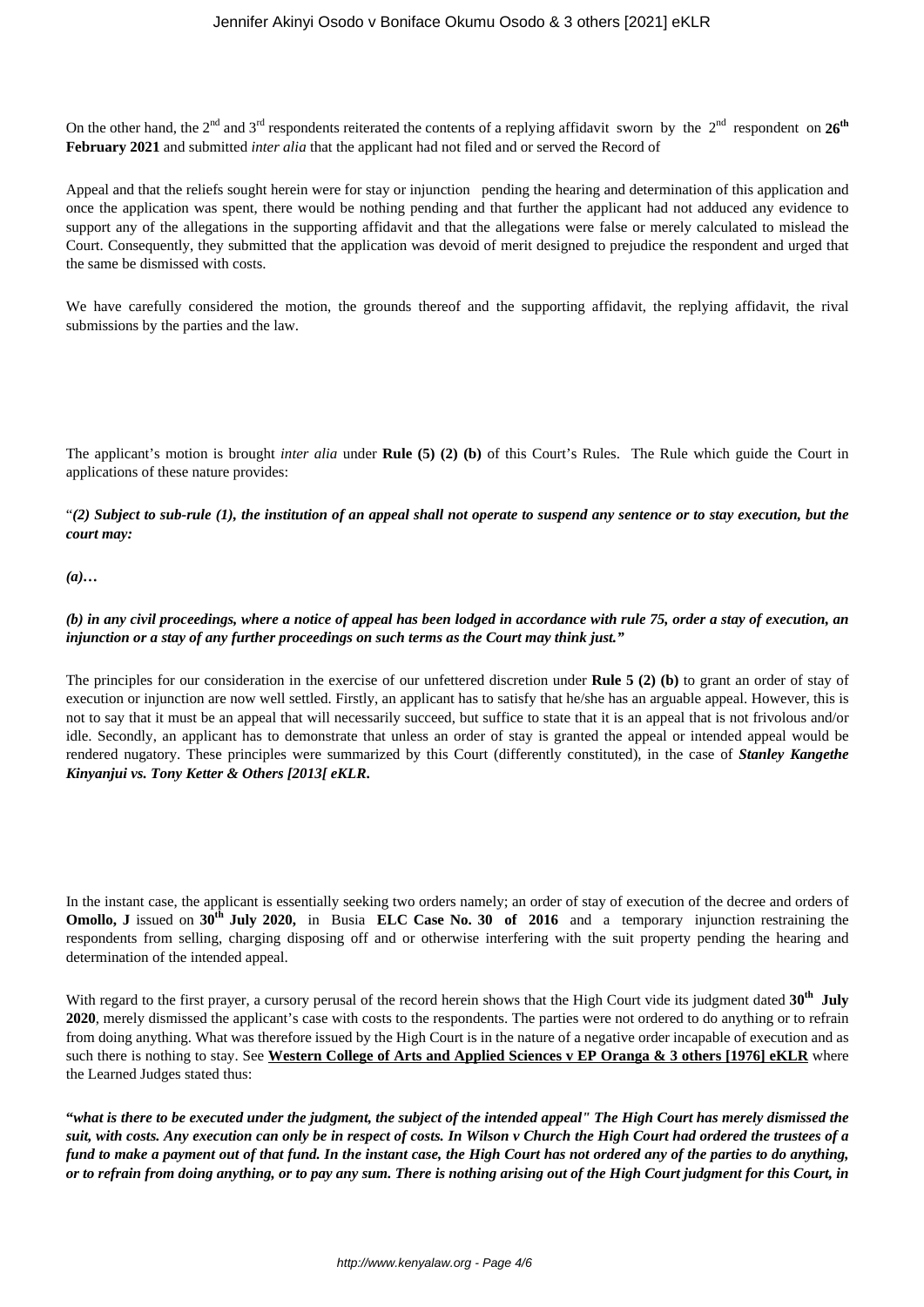*an application for a stay, it is so ordered."*

Similarly**, in** *Raymond M. Omboga v Austine Pyan Maranga Kisii HCCA No 15 of 2010***, Makhandia**, J (as he then was) stated thus:

*"The order dismissing the application is in the nature of a negative order and is incapable of execution save, perhaps, for costs and such order is incapable of stay. Where there is no positive order made in favour of the respondent which is capable of execution, there can be no stay of execution of such an order....The applicant seeks to appeal against the order dismissing his application. This is not an order capable of being stayed because there is nothing that the applicant has lost. The refusal simply means that the applicant stays in the situation he was in before coming to court and therefore the issues of substantial loss that he is likely to suffer and or the appeal being rendered nugatory do not arise...."*

Consequently, the prayer for stay of execution must fall by the wayside and the same is hereby dismissed.

With regards to the prayer for temporary injunction, and as to whether the applicant has an arguable appeal, it is our considered opinion that the issue raised by the applicant namely; failure to obtain the consent of the Land Control Board by the 1<sup>st</sup> respondent in transferring the suit property to the  $2<sup>nd</sup>$  and  $3<sup>rd</sup>$  respondents raises an arguable appeal worthy of consideration by this Court and as such the intended appeal is not frivolous. Of course we are mindful of the fact that we will not make further comments lest we embarrass the bench that will handle the matter. As has been previously stated by this Court, an arguable appeal is not one that must necessarily succeed, but one which merits consideration by the court. Consequently, from the circumstances of this case, we are satisfied that the applicant has an arguable appeal.

On the nugatory aspect, it was contended by the applicant that the subject property was matrimonial and ancestral home of the applicant and the 1<sup>st</sup> respondent and that if the orders of injunction were not issued, the subject property may be dealt with in a manner that could not be compensated by money. From the circumstances of this case we are satisfied that if an order of injunction is not granted to preserve the suit property and the property is dealt with in an adverse manner, the substratum of the appeal will have been lost and the intended appeal shall have been rendered nugatory.

In view of the above, we have come to the conclusion that the applicant has established the twin principles for consideration in an application under **Rule 5(2) (b) of this Court's Rules** and the motion dated **14th October 2020,** is hereby allowed in terms of **prayer 4.**

Accordingly, a temporary injunction is hereby issued restraining the respondents, their servants and or agents from selling, charging, disposing off and or otherwise interfering with the suit property Bunyala/Mudembi/2920 pending the hearing and determination of the intended appeal.

The costs of this motion shall abide the outcome of the appeal.

## **DATED AND DELIVERED AT NAIROBI THIS 9TH DAY OF JULY, 2021.**

**HANNAH OKWENGU**